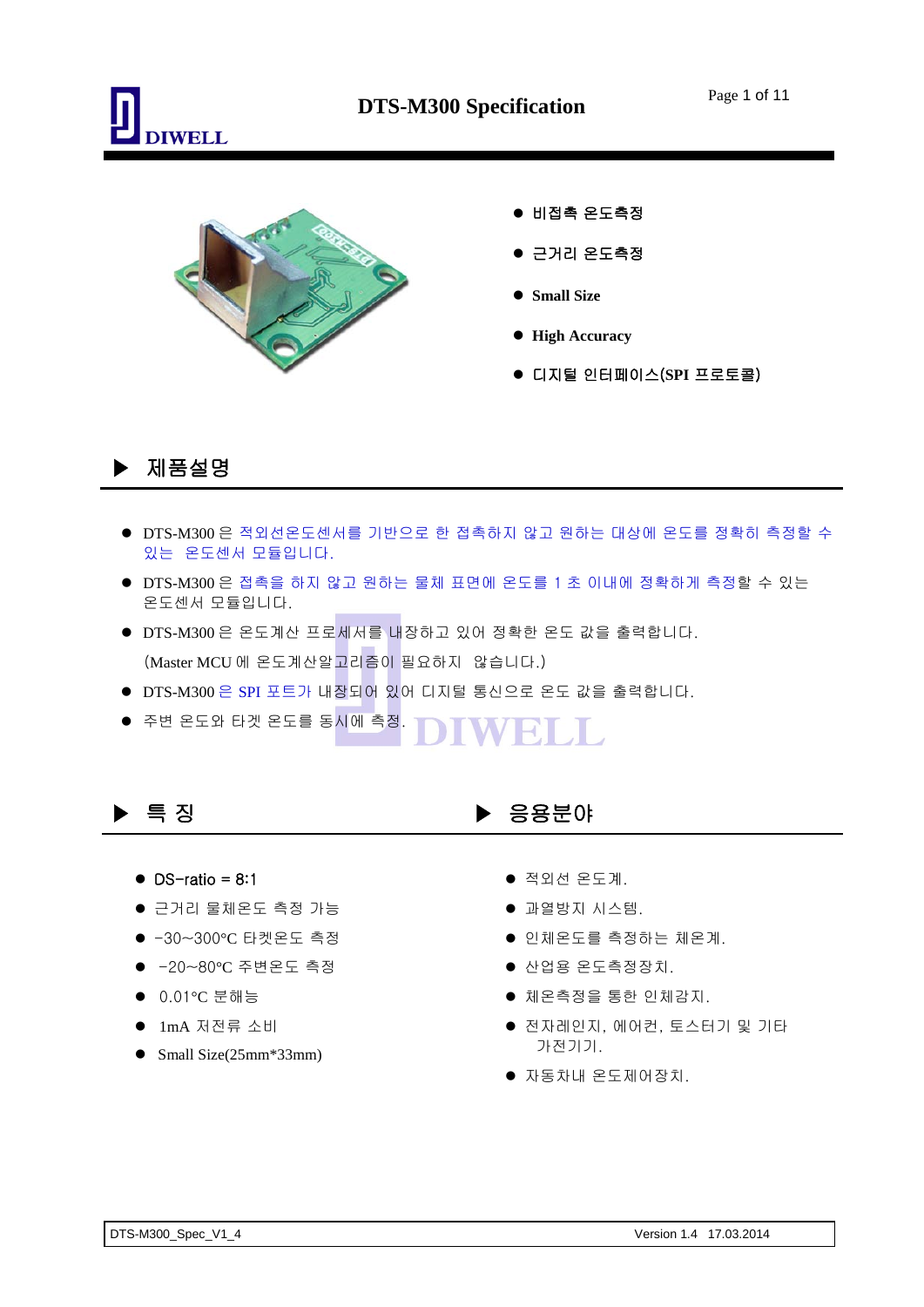

### ▶ **ABSOLUTE MAXIMUM RATINGS**

Absolute maximum rating 값을 초과하는 조건에서 DTS-M300 을 동작시킬 경우 DTS-M300 에 치명적인 손상을 가할 수 있습니다.

| <b>Parameter</b>      | <b>Symbol</b> | <b>Conditions</b>   | Min    | Typ | <b>Max</b> | Unit            |
|-----------------------|---------------|---------------------|--------|-----|------------|-----------------|
| <b>Supply Voltage</b> | Vcc           | Measured versus GND | $-0.2$ |     | 4.0        |                 |
| Storage temperature   | Tstor         |                     | $-40$  |     | 85         | $\rm ^{\circ}C$ |
| Operating temperature | Top           |                     | $-20$  |     | 80         | $\rm ^{\circ}C$ |

## ▶ **ELECTRICAL REQUIREMENTS**

| <b>Symbol</b><br><b>Parameter</b> |                            | <b>Conditions</b>                                          | <b>Min</b> | Typ  | <b>Max</b> | Unit |
|-----------------------------------|----------------------------|------------------------------------------------------------|------------|------|------------|------|
| 공급전압                              | Vcc                        | Measured versus GND                                        | 2.4        |      | 3.6        | V    |
| 방사율(Emission Coefficient)         | $\boldsymbol{\varepsilon}$ |                                                            |            | 0.95 |            |      |
| 공급전류                              |                            | Full ambient temp. range,<br>typical value, no output load |            |      |            | mA   |
| <b>SPI</b> Clock                  |                            |                                                            |            |      |            | MHz  |

#### ▶ **OPERATIONAL CHARACTERISTICS**

If not otherwise noted, 25°C ambient temperature, 3.3V supply voltage and object with  $\epsilon$  =0.95 were applied.

| <b>Parameter</b>          | <b>Symbol</b> | <b>Conditions</b> | <b>Min</b> | Typ  | <b>Max</b> | Unit            |
|---------------------------|---------------|-------------------|------------|------|------------|-----------------|
| DS ratio                  |               |                   |            | 8:1  |            |                 |
| 온도측정범위(타겟온도범위)            | Tobj          |                   | $-30$      |      | 300        | $\rm ^{\circ}C$ |
| 동작온도(주변온도)                | Tamb          |                   | $-20$      |      | 80         | $\rm ^{\circ}C$ |
| 온도측정 시간                   | Fout          |                   |            |      | 1          | sec             |
| 정확도                       | AccT          |                   |            | ±2   |            | $\%$            |
| 온도분해능(Resolution Digital) |               |                   |            | 0.01 |            | $\rm ^{\circ}C$ |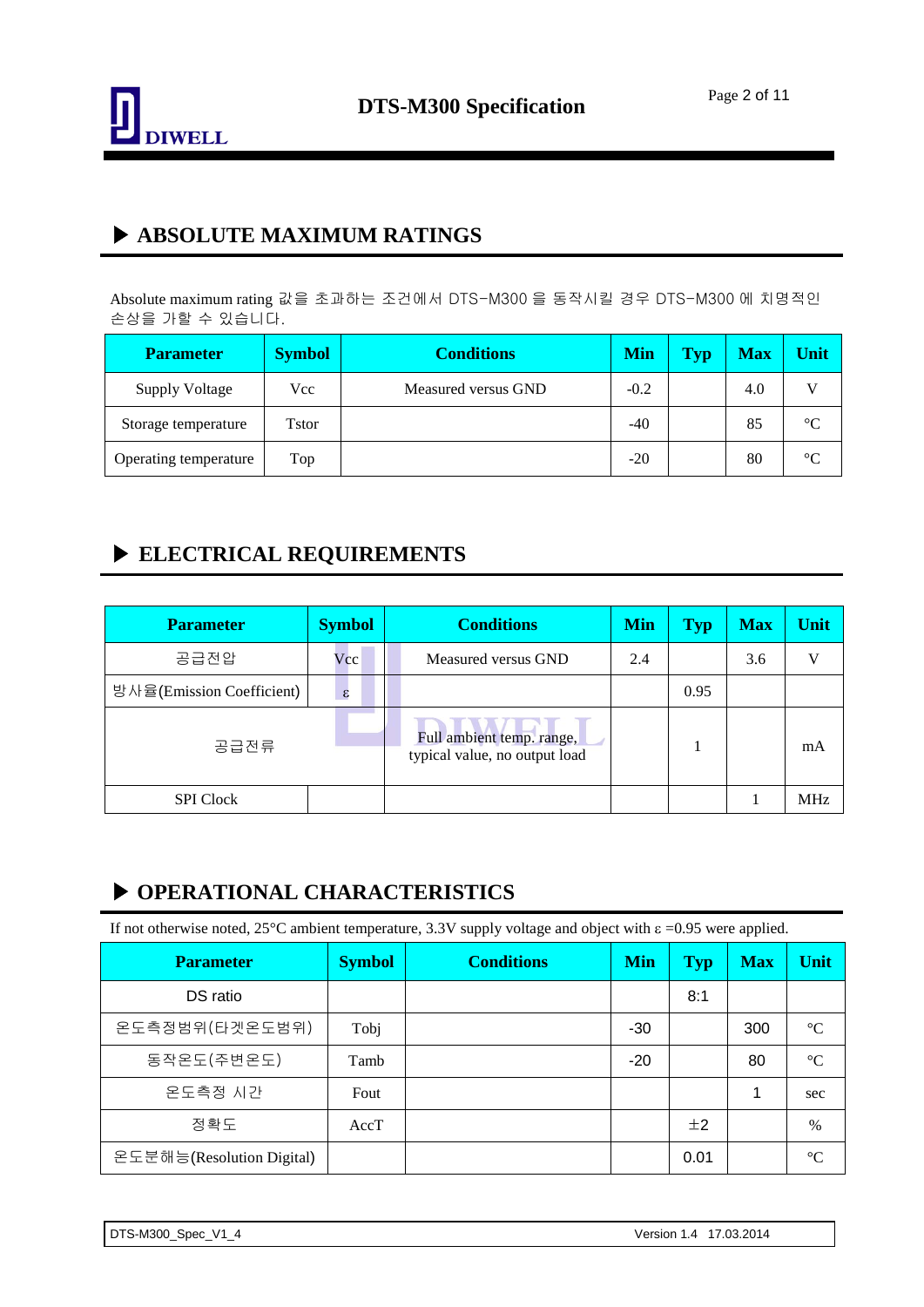

### ▶ **MECHANICAL DIMENSIONS**





< **SIDE VIEW** > All units mm

Figure 1: Mechanical dimensions of DTS-M300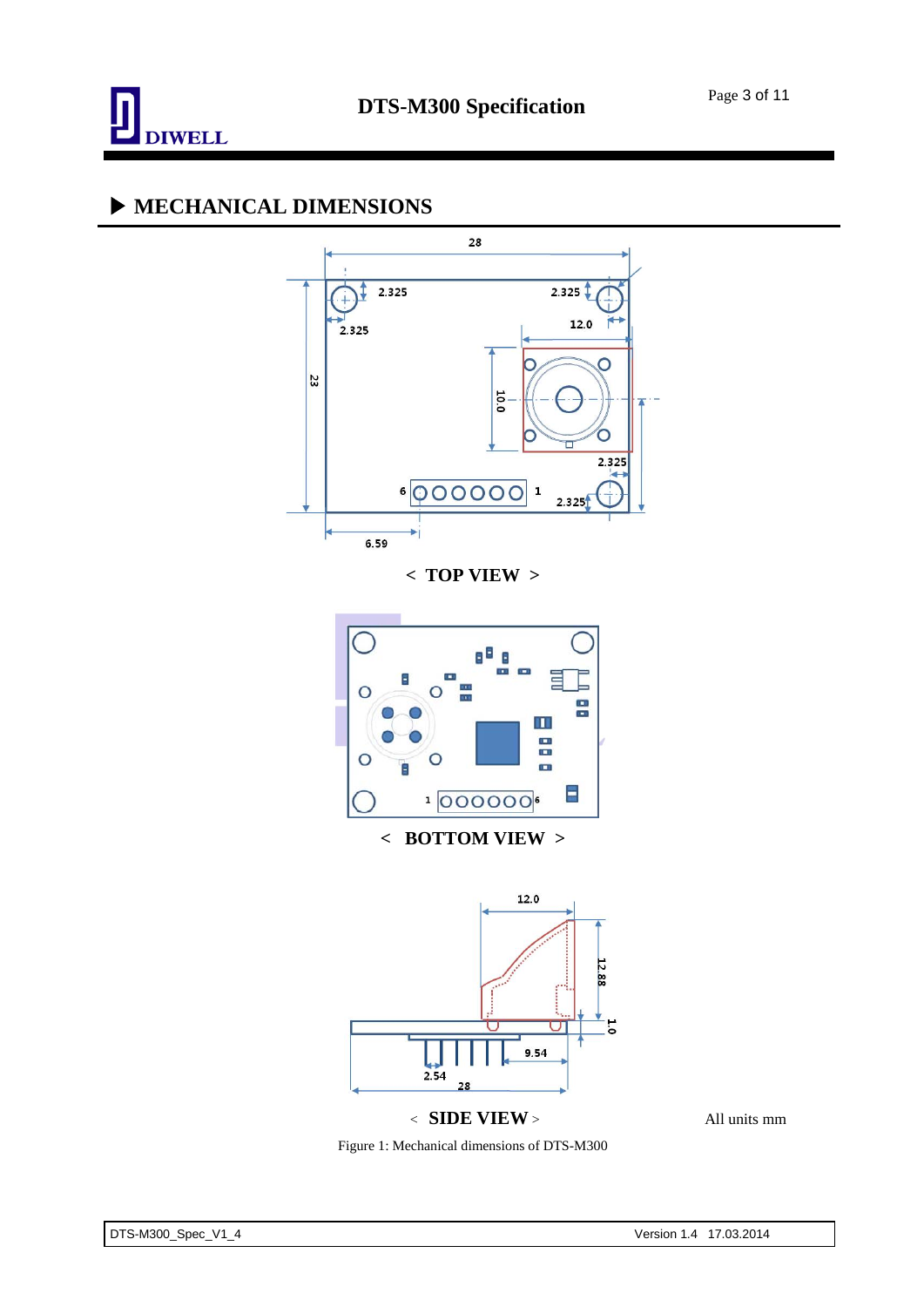

## ▶ **TERMINALS**

| Connector: 2.54mm pitch |             |                       |             |  |  |
|-------------------------|-------------|-----------------------|-------------|--|--|
| <b>Pin</b>              | <b>Name</b> | <b>Description</b>    | <b>Type</b> |  |  |
|                         | <b>GND</b>  | Ground                | Ground      |  |  |
| $\overline{c}$          | /CS         | Enable                | Input       |  |  |
| 3                       | <b>SCK</b>  | Clock                 | Input       |  |  |
| 4                       | <b>SDI</b>  | Signal Input          | Input       |  |  |
| 5                       | <b>SDO</b>  | Signal Output         | Output      |  |  |
| 6                       | <b>VCC</b>  | <b>Supply Voltage</b> | Supply      |  |  |



## ▶ **BLOCK DIAGRAM**

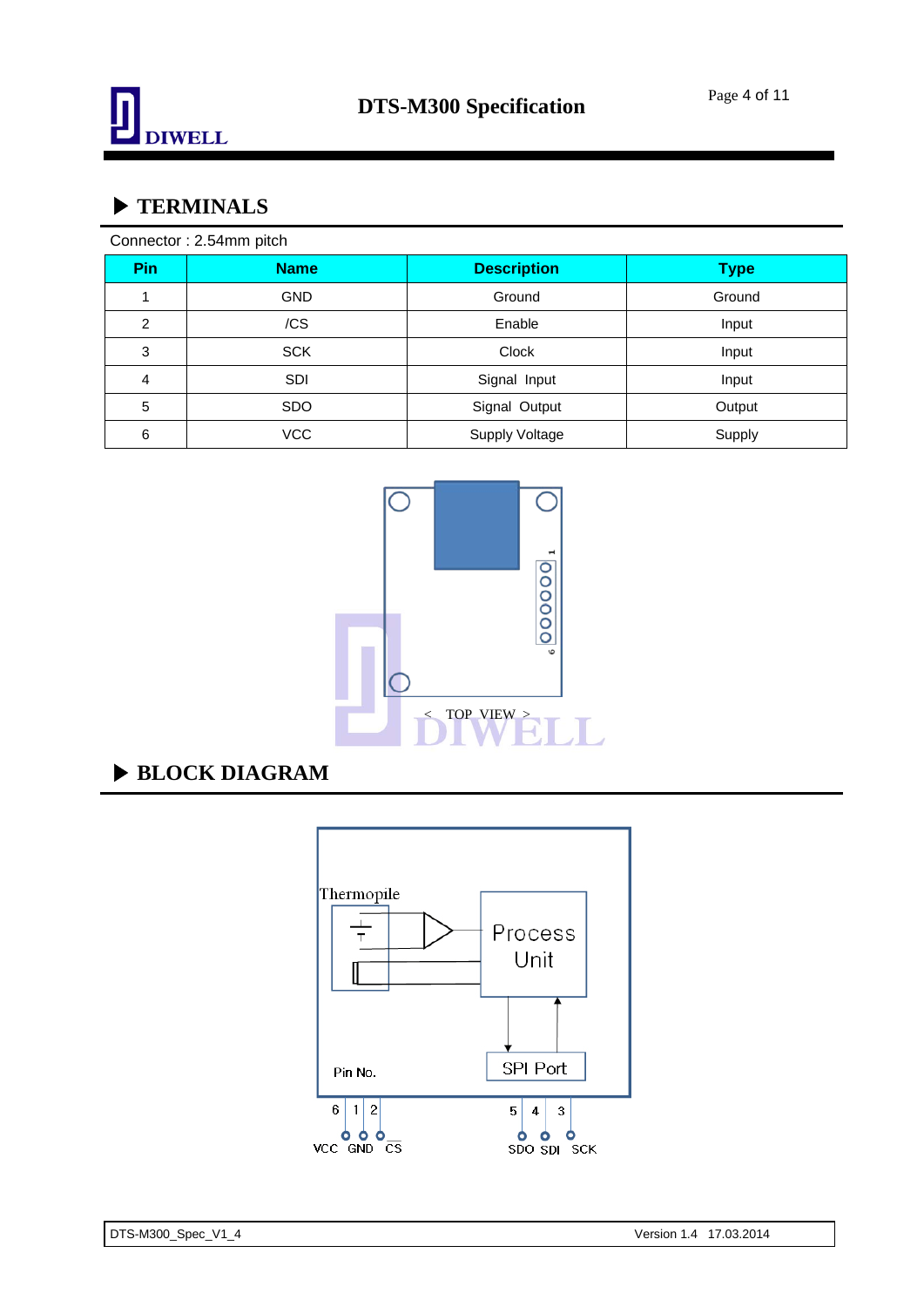

## ▶ **SPI INTERFACE**

#### - **General Description**

- DTS-M300 은 **SPI Slave mode** 로 동작합니다.
- 500**ms**(약 **2Hz**) 주기로 온도를 측정하여 data 를 업데이트 합니다.
- 전송방식 : **MSB, SCK** 주파수 : 최대 **1MHz**

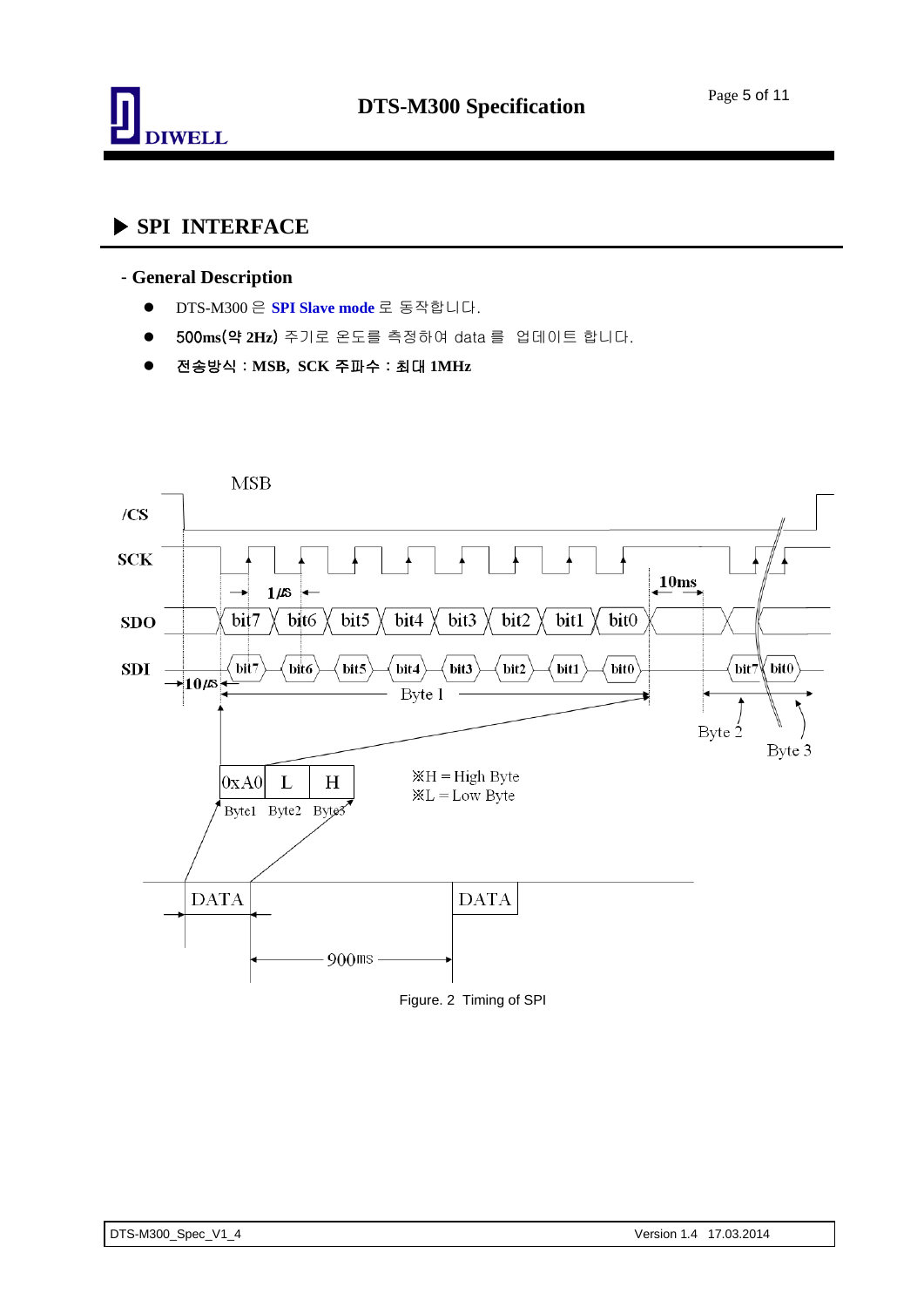

- 온도 측정 프로토콜

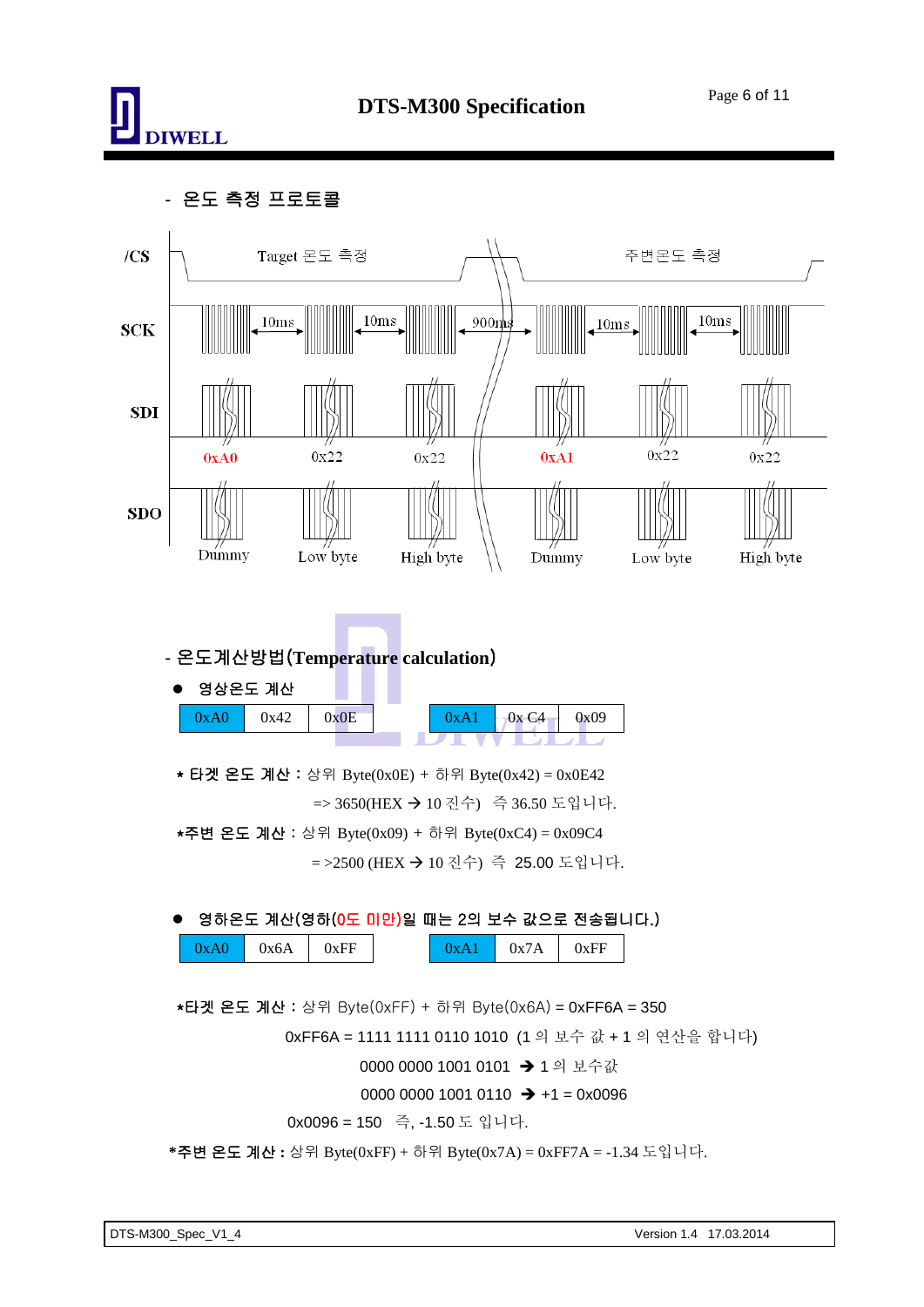

**Sleep Mode** 셋팅 방법(삭제) - 더 이상 Sleep mode 기능은 지원하지 않습니다.

# ▶ 주의사항

- 본 제품은 비접촉 적외선 온도센서 모듈입니다.
- 공급전원은 2.4~3.6V 입니다. 전원을 3.6V 이상 공급하면 제품에 손상이 갈 수 있습니다.
- 각 핀에 연결은 제대로 되었는지 확인 하세요. 확인 시에는 전원을 분리하여 주세요.
- 각 핀에 연결방법은 아래 그림과 같습니다.



Figure 3: Pin connection Diagram

- 제품에 심한 전기적 쇼크나 충격을 가하지 않도록 하십시요. 오작동의 원인이 됩니다.
- 본제품의 DS ratio 는 8:1 입니다.
- 테스트보드를 사용하시면 보다 편리하게 온도측정을 할 수 있습니다.



Figure 5: Test Board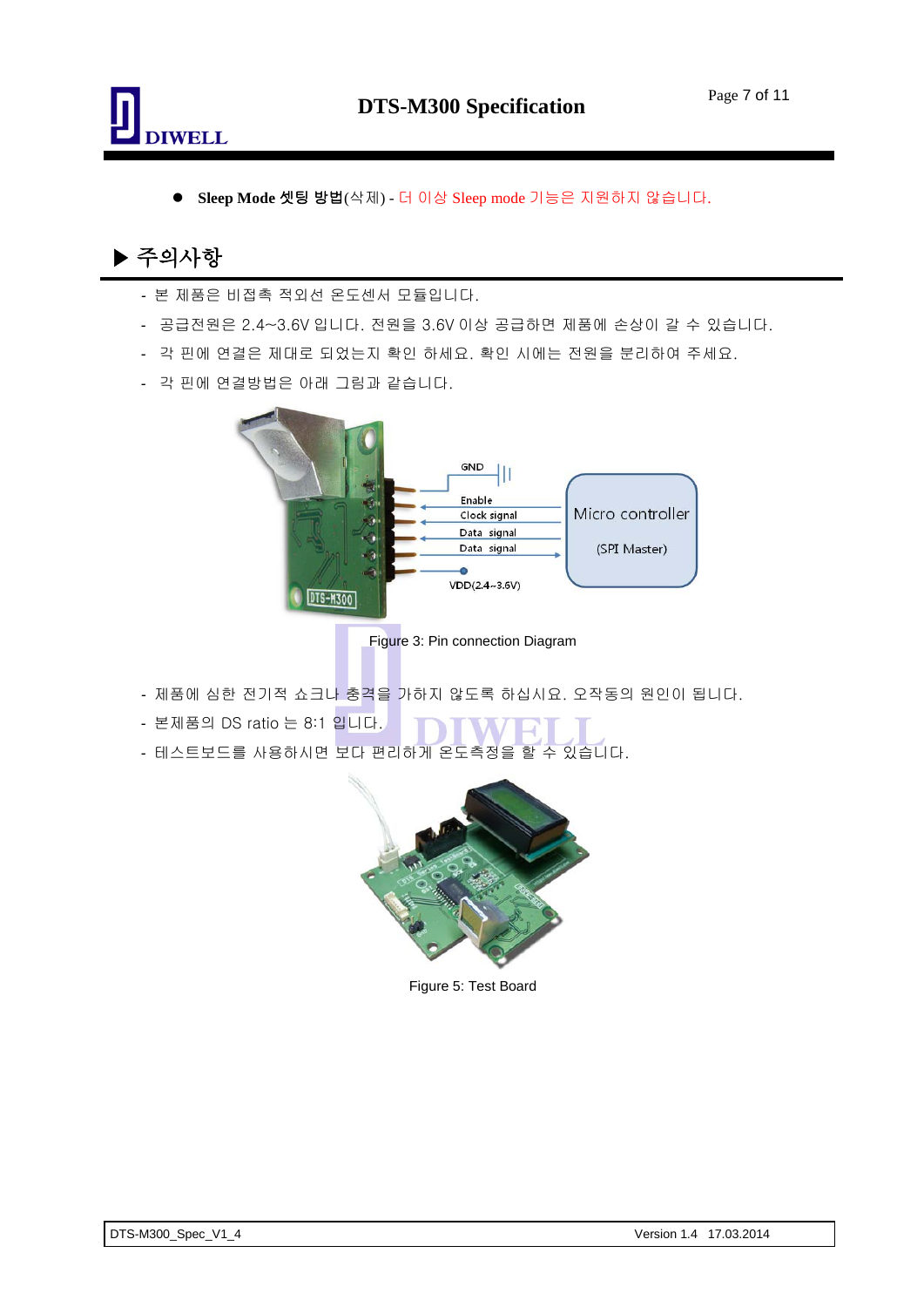

#### **Additional Information**

| 제조회사         | ㈜디웰전자(DIWELL Electronics Co., Ltd.)<br>경기도 군포시 당정동 358 군포창업보육센터 202 호<br>202, Kunpo Business Incubator Center, 358, Dangjung-Dong, Gunpo-City, Gyeonggi-Do, South Korea |
|--------------|-------------------------------------------------------------------------------------------------------------------------------------------------------------------------|
| Phone<br>Fax | 070-8235-0820 (+82-70-8235-0820)<br>031-429-0821 (+82-31-429-0821)                                                                                                      |
|              | 기술문의 email : expoeb2@diwell.com,                                                                                                                                        |

dsjeong@diwell.com

# ▶ 부록 **1 (Sonix MCU spi** 레지스터를 이용한예제코드**)**

아래 소스코드는 **DTS Series** 통신을 위한참고용 가이드 소스 코드로 반드시 지켜야 할 사항이 아닙니다**.**  코드를 참고하여 사용자 환경에 맞게끔 레지스터 설정**/** 응용하시길 바랍니다**.** 컴파일러 마다레지스터 설정 명령이 전부 다릅니다**.** 하지만 설정하는 내용은 같습니다**.**  아래 설정값으로해당 컴파일러에 맞게 응용 적용하셔야 합니다**.** 

DIWEILL

#### **SPI** 초기값 세팅

- **- Clock** 주파수 최대 **1Mhz**
- **- Internal SPI Clock(Master Mode)**
- **- SCK data transfer edge : Rising Edge**
- **- MSB first data transfer**
- **- SCK idle status : High**

**long Check\_Temp(unsigned char datum) // Sonix** 컴파일러에는 **Long** 이 **2byte** 입니다**.**

**{**

```
long temp_bank=0;
SIOB = datum; // Buffer 레지스터에 저장
NOP(1);
EN_LOW; // Enable Low
delay_us(10); // 10us delay
FSTART = 1; // SPI 전송 시작
 while(FSTART==1); // 전송 완료 flag check
```
**buffer2=SIOB; // dummy SIOB = 0x22; // 0x22 or 0x00** 가능합니다**. delay\_ms(10); // 10ms delay**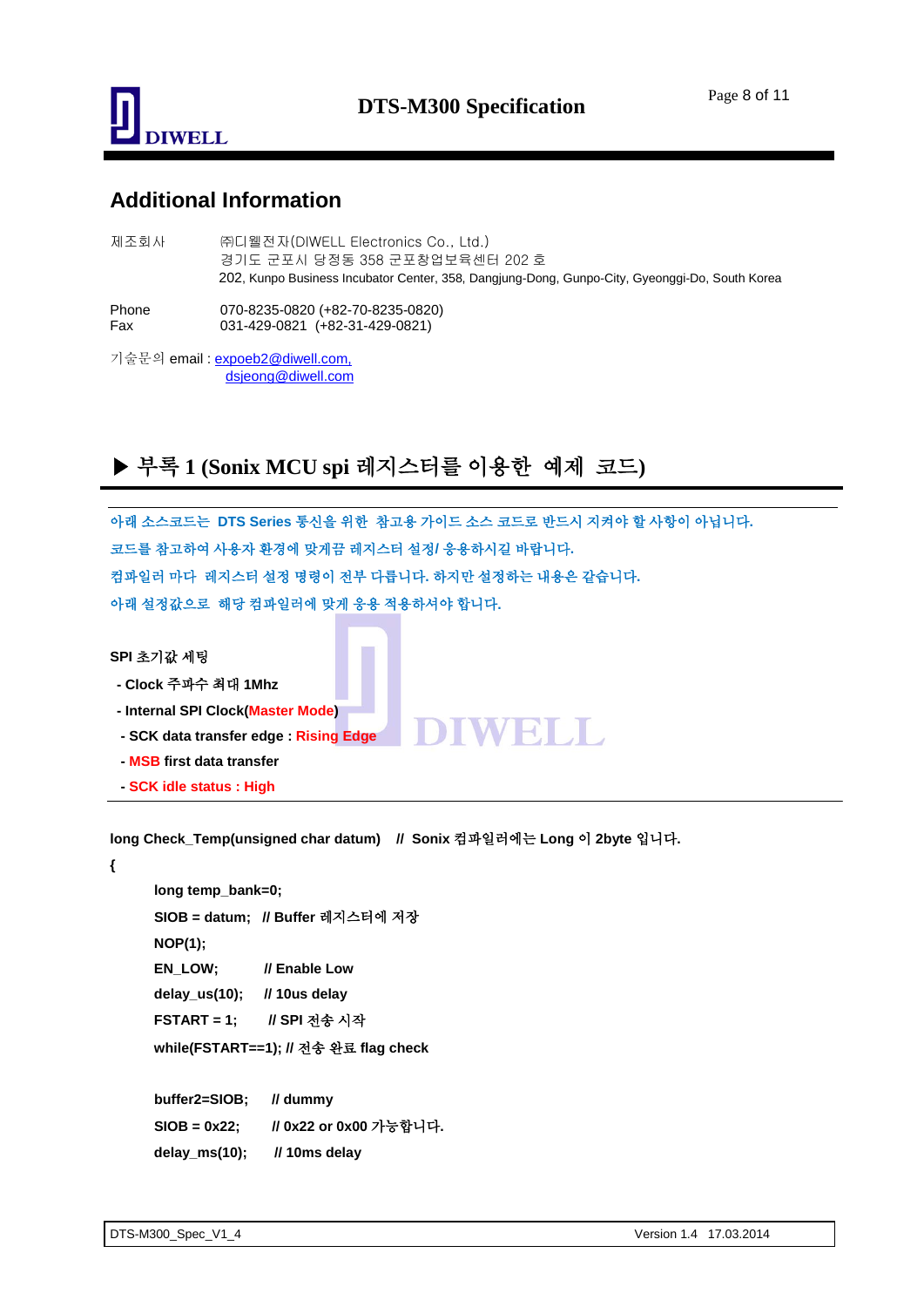

**}**

**{**

**}**

```
FSTART = 1; // SPI 전송 시작
      while(FSTART==1); // 전송 완료 flag check
     buffer=SIOB; // 하위 Byte 저장
     SIOB = 0x22; // 0x22 or 0x00 가능합니다./
     delay_ms(10); // 10ms delay
     FSTART = 1; // SPI 전송 시작
     while(FSTART==1); // 전송 완료 flag check
     buffer1=SIOB; // 상위 Byte 저장
     EN_HIGH; // Enable High
     temp_bank=(buffer1*256)+buffer; // 상위, 하위 Byte 온도 계산식. 
                                   // temp_bank : 최종 온도
      return temp_bank;
void main(void)
  Long Target_Value, Ambient_Value; //부호 있는 2byte 선언
  Port_init(); // PORT 초기화
                                                  EN DITO
   LCD_init(); // LCD 초기화
  EN_HIGH; // CS idle High
  SPI_init(); // SPI 초기화
  while(1)
   {
        Target_Value = Check_Temp(0xa0); // SPI 통신(타겟온도)
         delay_ms(100);
         Ambient_Value = Check_Temp(0xa1); // SPI 통신(주변온도)
        LCD_view(); // 온도값 LCD 표시
        delay_ms(900); // 900ms delay(필수)
                           // 온도값 read 명령 후 다음 명령까지 900ms delay
    }
```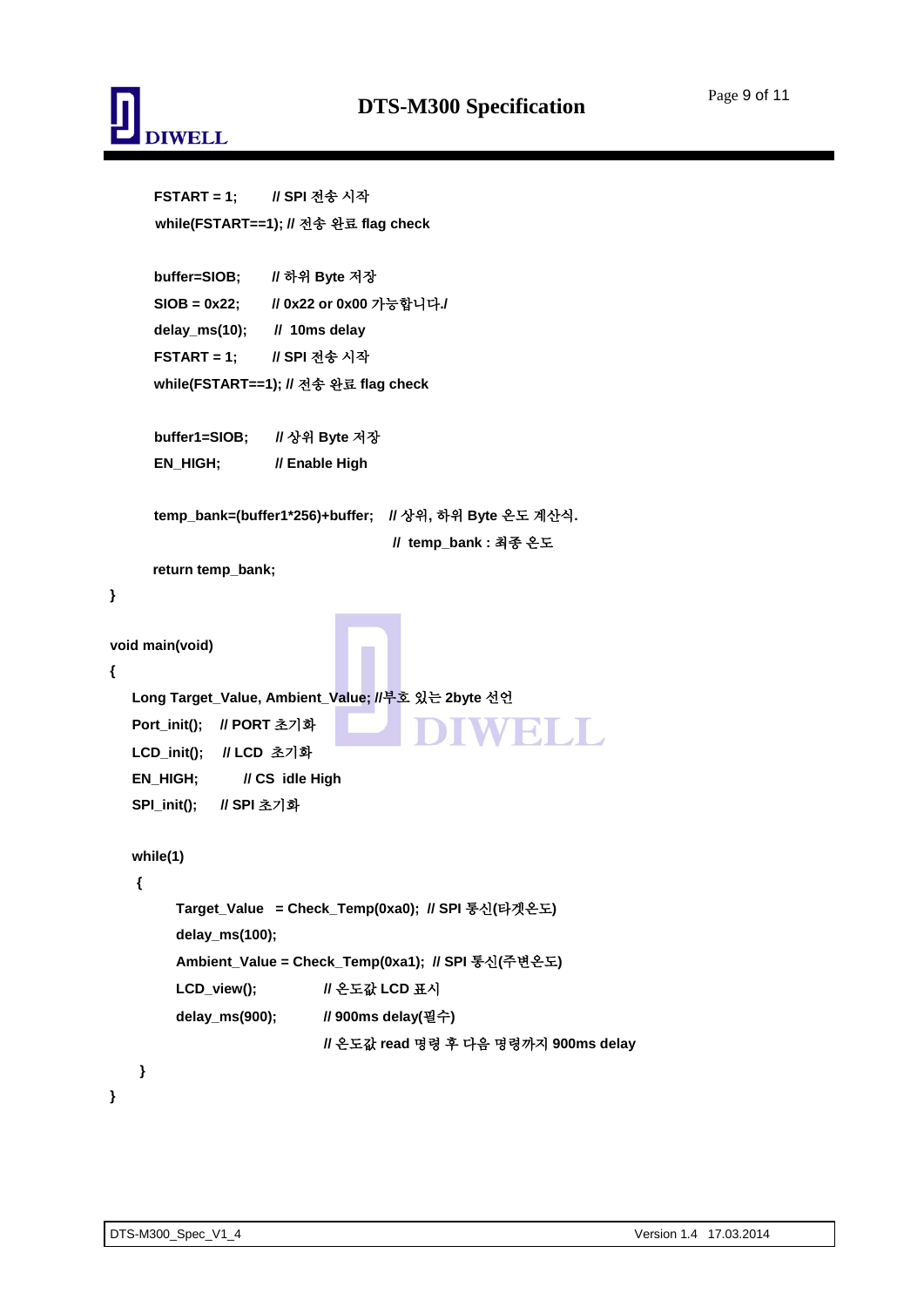

## ▶ 부록 **2. (IO** 를 이용한 **SPI** 예제코드**)**

아래 소스코드는 **IO** 를 이용해 **SPI** 통신을 하는함수입니다**.** 참고하시어 적용하십시오**.**

단**,** 포트 표현 방법이 컴파일러마다 다르므로 해당 컴파일러에 맞게 수정하시고 흐름을 참고하십시오**.**

SPI.H #ifndef \_SPI\_ #define \_SPI\_ #define SCK\_HIGH FP16=1<br>#define SCK\_LOW FP16=0 #define SCK\_LOW FP16=0<br>#define SDO\_HIGH FP14=1 #define SDO\_HIGH #define SDO\_LOW FP14=0<br>#define EN HIGH FP17=1 #define EN\_HIGH FP17=1<br>#define EN\_LOW FP17=0 #define EN\_LOW long CHECK(unsigned char datum); #endif

SPI.C #include "SN8F27E65.h" #include "delay.h" #include "SPI.h" unsigned char buffer\_Lo, buffer\_Hi, p02; //1byte 선언 long CHECK(unsigned char datum) //2 byte return 함수 { unsigned char i=0; buffer\_Lo=0; buffer $_H$ i = 0; EN\_LOW; delay\_us(10); WRIT for( $i=0$ ;  $i<8$ ;  $i++$ ) { if(((0x80 >>i)&datum)==0){SDO\_LOW;} else {SDO\_HIGH;} SCK\_LOW; delay\_us(1); SCK\_HIGH; delay\_us(1); SDO\_LOW; // 0x22 or 0x00 전부 가능합니다만 코드간결을 위해 0x00 사용 delay\_ms(10); //Low byte read for( $i=0$ ;  $i<8$ ;  $i++$ ) { buffer  $Lo = buffer$   $Lo < 1$ ; SCK\_LOW; delay\_us(1); SCK HIGH; delay\_us(1); p02=FP02; // 포트의 상태 읽는 문장  $if(p02 == 1)$ {buffer\_Lo = buffer\_Lo $|0x01\rangle$ } else{buffer\_Lo = buffer\_Lo&0xFE;} } SDO\_LOW; delay\_ms(10); //High byte read for( $i=0$ ;  $i<8$ ;  $i++$ )